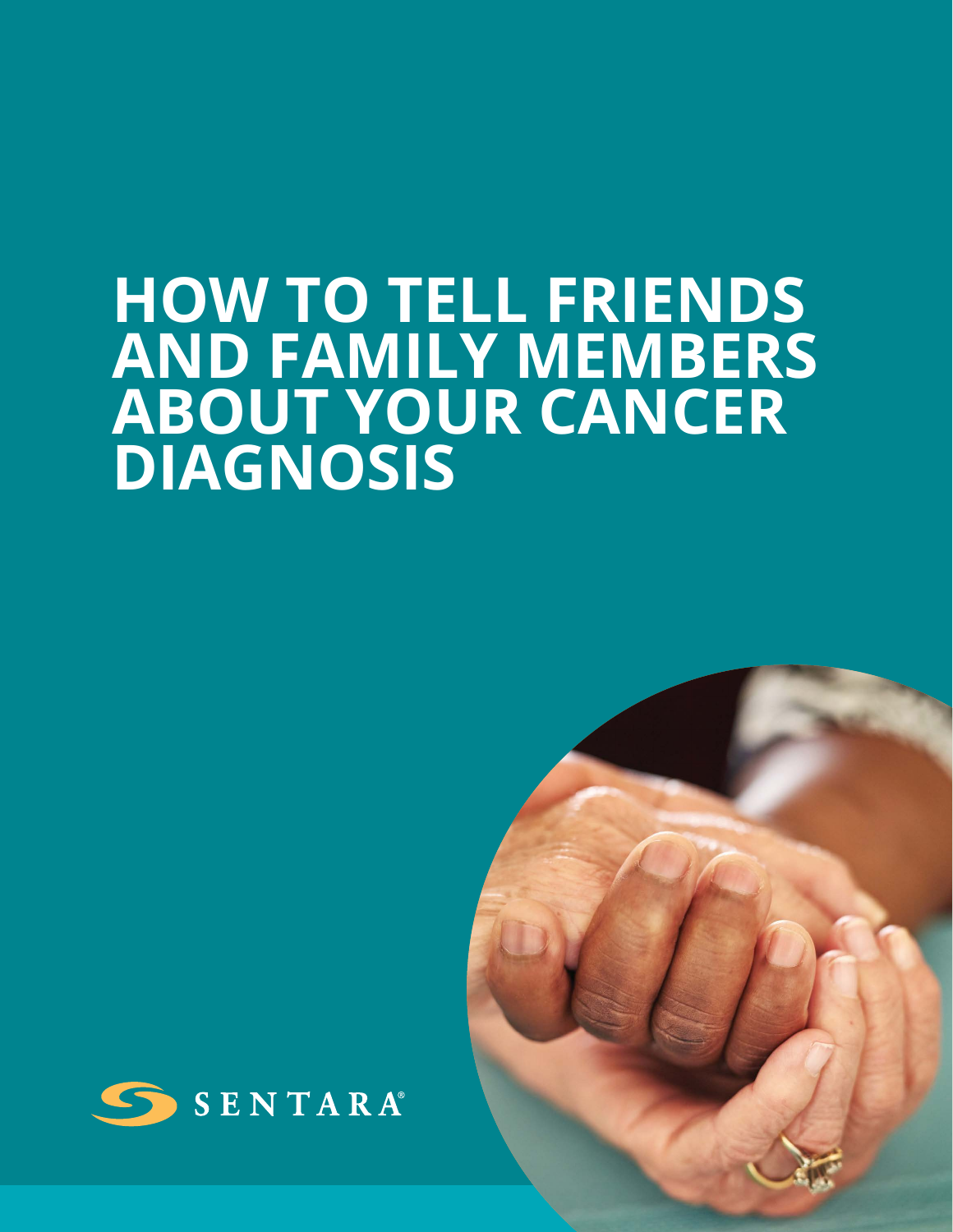

# **HOW TO TELL FRIENDS AND FAMILY MEMBERS ABOUT YOUR CANCER DIAGNOSIS**

If you have recently been diagnosed, you will probably want to tell your trusted friends and family members fairly soon. What is the best way to share this personal information so that you can inform them and enlist their help and encouragement?

#### **Pick an Opportune Moment**

Of course, each individual's response to a cancer diagnosis may be different. You may feel like keeping this to yourself for a while, until you have had a chance to sort out your own feelings. On the other hand, you may find yourself clamoring to reach out to those you love and trust immediately. When you choose to tell, you will want to pick the most appropriate time and place to share. Make it private. Reduce

distractions. Make sure you yourself are calm. Remember, not everyone may react the way you expect. Give them time to process on their own after you tell them.

#### **Aim for Honesty**

You need not share all of the medical details of your diagnosis, but you want to be as honest as you can. If they ask you questions that you do not have answers for, it is OK to say that you do not know.